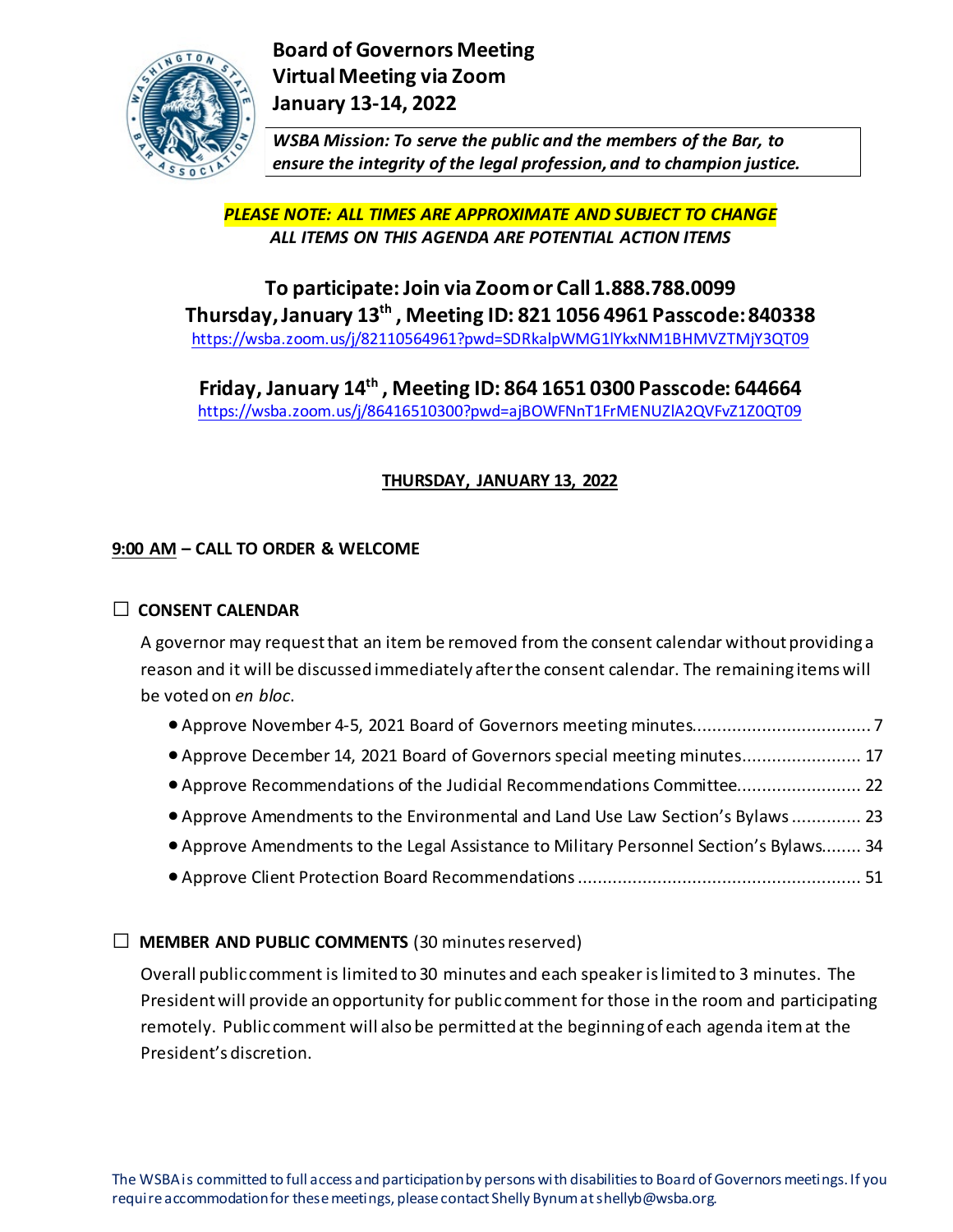## **STANDING REPORTS**

# **□ PRESIDENT'S REPORT □ EXECUTIVE DIRECTOR'S REPORT** ......................................................................................52, LM-3 **□ REPORTS OF STANDING OR ONGOING BOG COMMITTEES**  Committees may "pass" if they have nothing to report. Related agenda items will be taken up later on the agenda. Each committee is allocated, on average, 3-4 minutes. • Executive Committee, Pres. Brian Tollefson, Chair • APEX Awards Committee, Gov. Hunter Abell, Chair • Personnel Committee, Gov. Carla Higginson, Chair • Legislative Committee, Gov. Brent Williams-Ruth, Chair.......................................................... 70 • Nominations Review Committee, Gov. Lauren Boyd, Chair • Diversity Committee, Gov. Sunitha Anjilvel, Co-Chair • Long-Range Strategic Planning Council, Pres. Brian Tollefson, Chair • Member Engagement Workgroup, Treas. Bryn Peterson and Gov. Francis Adewale, Co-Chairs

- Budget & Audit Committee, Treas. Bryn Peterson, Chair
- Equity & Disparity Workgroup, Gov. Alec Stephens, Chair
- Supreme Court Bar Licensure Task Force, Gov. Williams-Ruth, BOG Rep.
- TAXICAB, Immediate Past Pres. Kyle Sciuchetti

## **NEW BUSINESS**

**□ GOVERNOR ROUNDTABLE** (Governors' issues of interest)

## **AGENDA ITEMS & UNFINISHED BUSINESS**

| $\Box$ PROPOSED REVISIONS TO THE MEMBER ENGAGEMENT COMMITTEE CHARTER, Gov. Francis                                                                                               |
|----------------------------------------------------------------------------------------------------------------------------------------------------------------------------------|
| $\Box$ COUNCIL ON PUBLIC DEFENSE'S PROPOSED STATEMENT ON THE STANDARD FOR INDIGENT<br>DEFENSE, Chair Travis Stearns, Vice-Chair Jason Schwarz, Emeritus Member Bob Borchowitz 82 |

#### **12:00 PM – RECESS FOR LUNCH**

**□ PROCESS FOR ANALYZING AND RECOMMENDING TO THE SUPREME COURT OF WASHINGTON RE THE FUTURE OF WSBA**.........................................................................................................LLM-3 **□ COMMITTEE ON PROFESSIONAL ETHICS' PROPOSED AMENDMENT TO RPC 1.8(e)**, Chair Pam Anderson and Committee Member Monte Jewell...................................................................... 94

The WSBA is committed to full access and participation by persons with disabilities to Board of Governors meetings. If you require accommodation for these meetings, please contact Shelly Bynumat shellyb@wsba.org.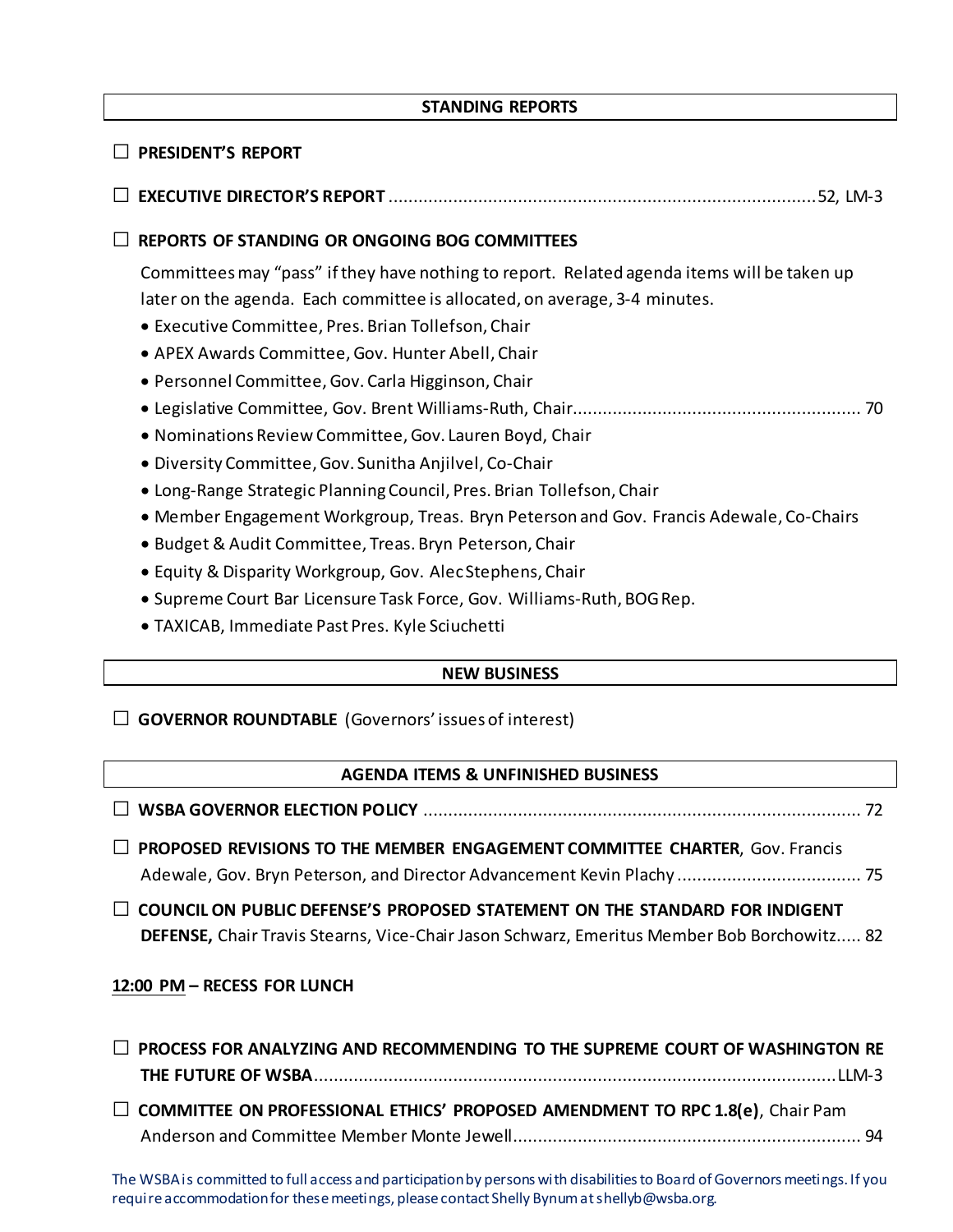**□ BUDGET & AUDIT COMMITTEE ITEMS**, Treas. Bryn Peterson and Chief Financial Officer Jorge Perez

• Approve Amendment to the Fiscal Policies and Procedures and FY22 Budget Amendment RE Officer Travel........................................................................................................................150 • Approve Exception to the Fiscal Policies and Procedures and FY22 Budget Amendment RE Governor Travel....................................................................................................................132 **□ PROPOSED CHANGES TO WSBA ADMISSIONS POLICIES**, Chief Regulatory Counsel Renata Garcia... .......................................................................................................................................134

#### **SPECIAL REPORTS**

**□ VOLUNTEER ENGAGEMENT REPORT**, Volunteer Engagement Advisor Paris Eriksen……..…...LLM-24

**5:00 PM – RECESS**

#### **FRIDAY, JANUARY 14, 2022**

**9:00 AM – RESUME MEETING**

#### **TRAINING**

**□ LGBTQ+ EXPERIENCES IN THE LEGAL SYSTEM: A VIEW FROM PRACTITIONERS AND COMMUNITIES,** Denise Diskin and Dana Savage ...................................................................LM-74

#### **SPECIAL REPORTS**

| $\Box$ ACCESS TO JUSTICE BOARD ANNUAL REPORT, Gov. Francis Adewale, Member Terry Price, |  |  |  |
|-----------------------------------------------------------------------------------------|--|--|--|
|                                                                                         |  |  |  |
| $\Box$ ABA MID-YEAR MEETING PREVIEW, WSBA ABA Representatives Rajeev Majumdar, Kyle     |  |  |  |
| 11:45 AM - ADJOURN FOR VIRTUAL PARTICIPATION IN THE KING COUNTY BAR ASSOCIATION'S 2022  |  |  |  |

**ANNUAL REVEREND DR. MARTIN LUTHER KING JR. LUNCHEON**

The WSBA is committed to full access and participation by persons with disabilities to Board of Governors meetings. If you require accommodation for these meetings, please contact Shelly Bynumat shellyb@wsba.org.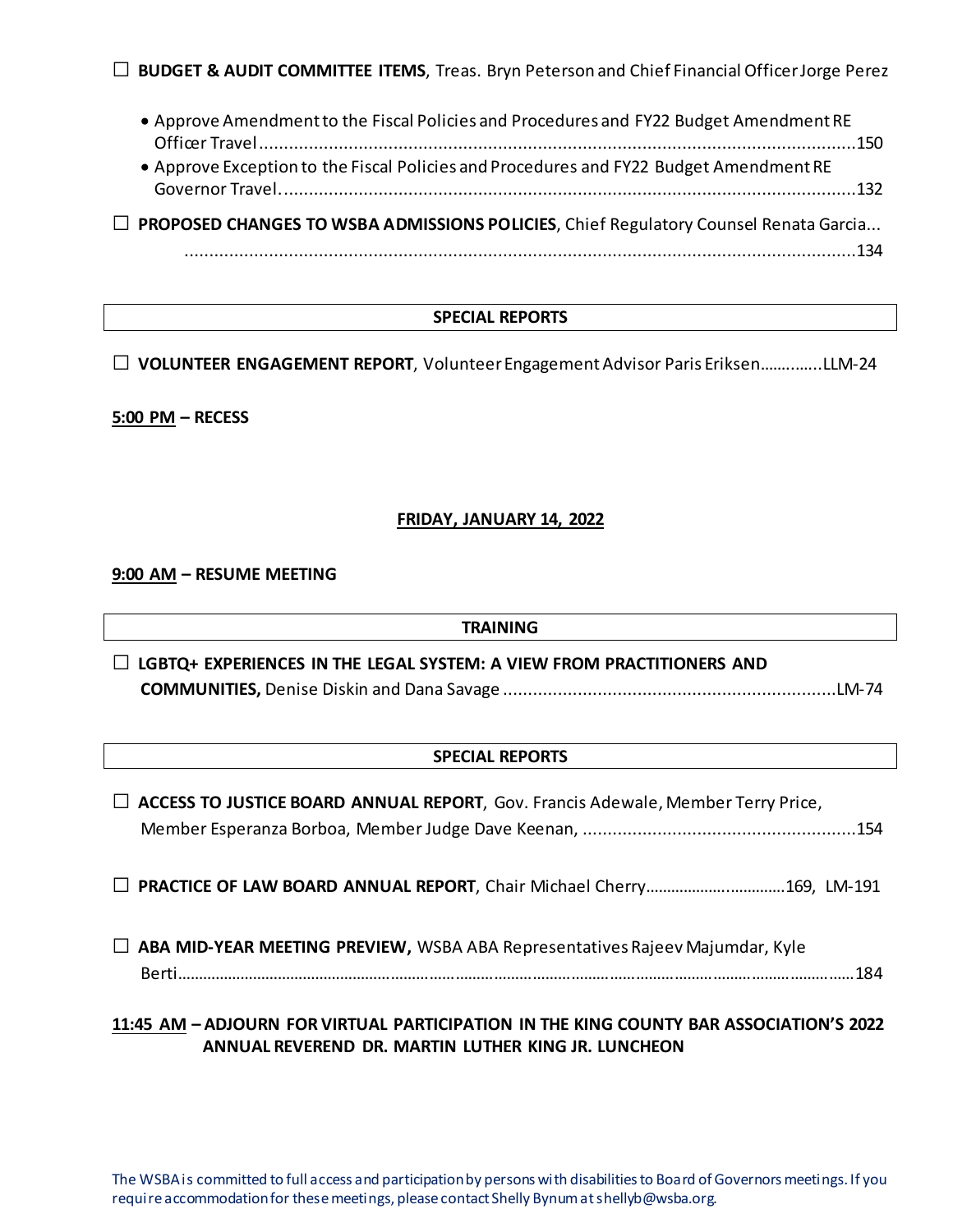#### **INFORMATION**